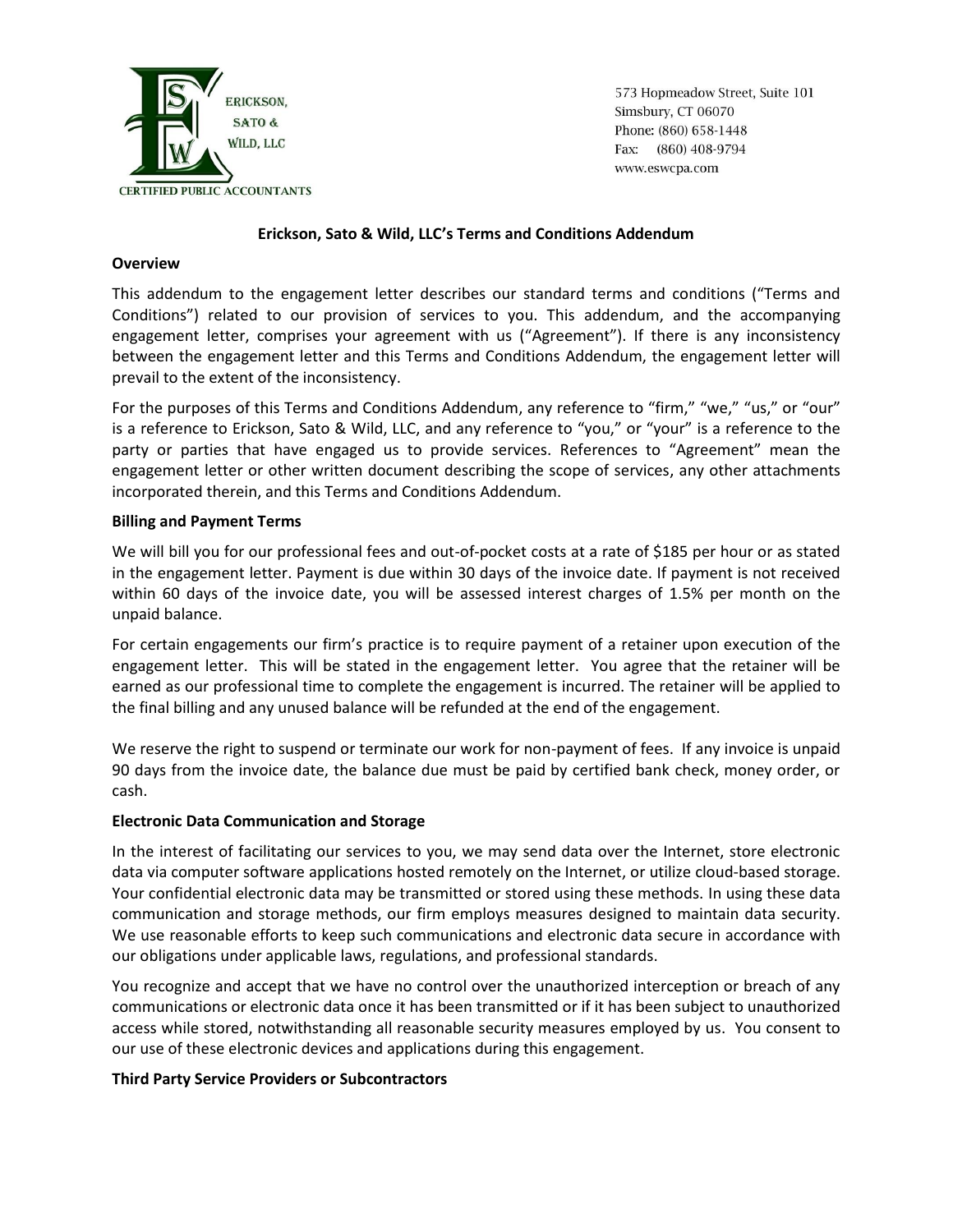In the interest of enhancing our availability to meet your professional service needs while maintaining service quality and timeliness, we may use a third party service provider to assist us. This may include provision of your confidential information to the third party service provider. We require our third party service providers to have established procedures and controls designed to protect client confidentiality and maintain data security. As the paid provider of professional services, our firm remains responsible for exercising reasonable care in providing such services, and our work product will be subjected to our firm's customary quality control procedures.

By accepting the terms and conditions of our engagement, you are providing your consent and authorization to disclose your confidential information to a third party service provider, if such disclosure is necessary to deliver professional services or provide support services to our firm.

## **Independent Contractor**

When providing services to your company, we will be functioning as an independent contractor and in no event will we or any of our employees be an officer of your company, nor will our relationship be that of joint venturers, partners, employer and employee, principal and agent, or any similar relationship giving rise to a fiduciary duty to you.

Our obligations under this agreement are solely obligations of Erickson, Sato & Wild, LLC, and no partner, principal, employee or agent of Erickson, Sato & Wild, LLC shall be subjected to any personal liability whatsoever to you or any person or entity.

#### **Records Management**

## Record Retention and Ownership

We will return all of your original records and documents provided to us by the conclusion of the engagement. Your records are the primary records for your operations and comprise the backup and support for your work product. Our copies of your records and documents are not a substitute for your own records and do not mitigate your record retention obligations under any applicable laws or regulations.

Workpapers and other documents created by us are our property and will remain in our control. Copies are not to be distributed without your written request and our prior written consent. Our workpapers will be maintained by us in accordance with our firm's record retention policy and any applicable legal and regulatory requirements.

Our firm destroys workpaper files after a period of seven (7) years. Catastrophic events or physical deterioration may result in damage to or destruction of our firm's records, causing the records to be unavailable before the expiration of the retention period as stated in our record retention policy.

#### Working Paper Access Requests by Regulators and Others

State, federal and foreign regulators may request access to or copies of certain workpapers pursuant to applicable legal or regulatory requirements. Requests also may arise with respect to peer review, an ethics investigation, the sale of your organization, or the sale of our accounting practice. If requested, access to such workpapers will be provided under the supervision of firm personnel. Regulators may request copies of selected workpapers to distribute the copies or information contained therein to others, including other governmental agencies.

If we receive a request for copies of selected workpapers, provided that we are not prohibited from doing so by applicable laws or regulations, we agree to inform you of such request as soon as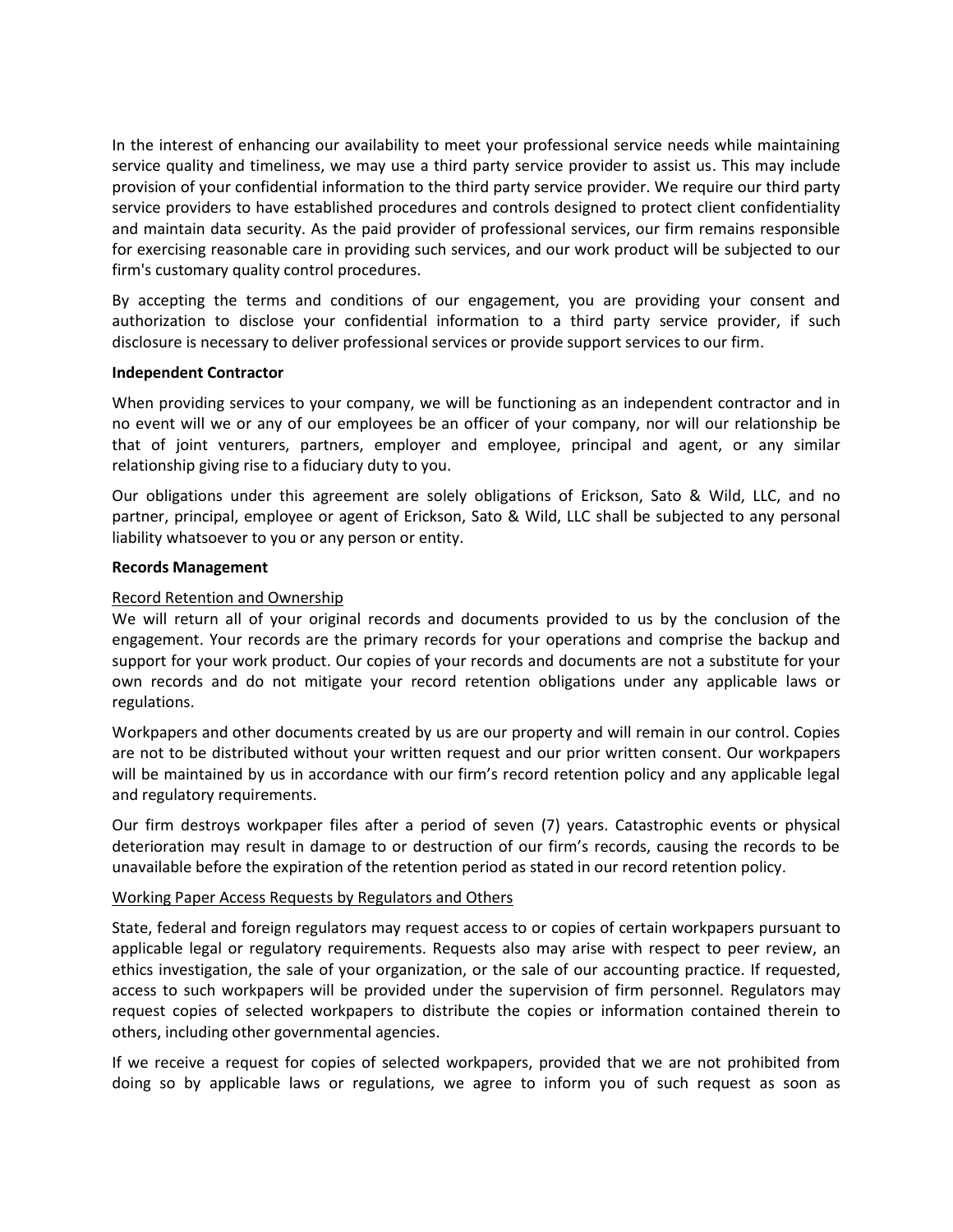practicable. You may, within the time permitted for our firm to respond to any request, initiate such legal action as you deem appropriate, at your sole expense, to attempt to limit the disclosure of information. If you take no action within the time permitted for us to respond, or if your action does not result in a judicial order protecting us from supplying requested information, we may construe your inaction or failure as consent to comply with the request.

If we are not a party to the proceeding in which the information is sought, you agree to reimburse us for our professional time and expenses, as well as the fees and expenses of our legal counsel, incurred in responding to such requests.

## Summons or Subpoenas

All information you provide to us in connection with this engagement will be maintained by us on a strictly confidential basis.

If we receive a summons or subpoena which our legal counsel determines requires us to produce documents from this engagement or testify about this engagement, provided that we are not prohibited from doing so by applicable laws or regulations, we agree to inform you of such summons or subpoena as soon as practicable. You may, within the time permitted for our firm to respond to any request, initiate such legal action as you deem appropriate, at your sole expense, to attempt to limit discovery. If you take no action within the time permitted for us to respond, or if your action does not result in a judicial order protecting us from supplying requested information, we may construe your inaction or failure as consent to comply with the request.

If we are not a party to the proceeding in which the information is sought, you agree to reimburse us for our professional time and expenses, as well as the fees and expenses of our legal counsel, incurred in responding to such requests.

# **Newsletters and Similar Communications**

We may send newsletters, emails, explanations of technical developments or similar communications to you. These communications are of a general nature and should not be construed as professional advice. We may not send all such communications to you. These communications do not, by themselves, constitute a client relationship with you, nor do they constitute advice or an undertaking on our part to monitor issues for you.

# **Disclaimer of Legal and Investment Advice**

Our services under this Agreement do not constitute legal or investment advice. We recommend that you retain legal counsel and investment advisors to provide such advice.

#### **Referrals**

In the course of providing services to you, you may request referrals to attorneys, brokers, investment advisors or other professionals. We may identify a professional or professionals for your consideration. However, you are responsible for evaluating, selecting, and retaining any professional and determining if the professional can meet your needs. You agree that we will not oversee the activities of and have no responsibility for the work product of any professional to whom we refer you or that you separately retain. Further, we are not responsible for any services we perform that fail to meet the intended outcomes as a result of relying on work completed by other professionals you may retain.

#### **Brokerage or Investment Advisory Statements**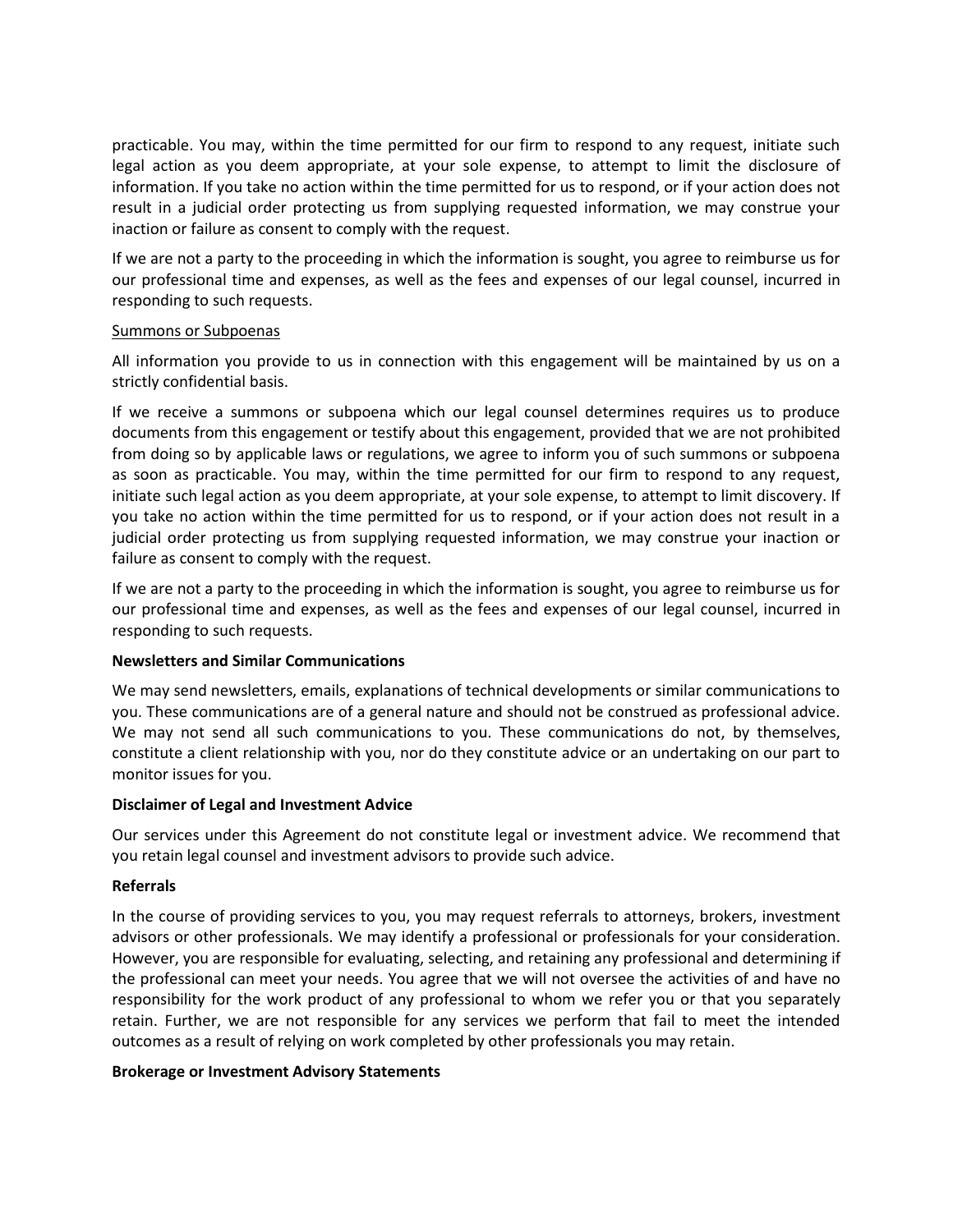If you provide our firm with copies of brokerage (or investment advisory) statements and/or read-only access to your accounts, we will use the information solely for the purpose described in the Engagement Objective and Scope section of the engagement letter. We will rely on the accuracy of the information provided in the statements and will not undertake any action to verify this information. We will not monitor transactions, investment activity, provide investment advice, or supervise the actions of the entity or individuals entering into transactions or investment activities on your behalf. We recommend that you receive and carefully review all statements upon receipt, and direct any questions regarding account activity to your banker, broker or investment advisor.

## **Federally Authorized Practitioner – Client Privilege**

Internal Revenue Code §7525, Confidentiality Privileges Related to Taxpayer Communication, provides a limited confidentiality privilege applying to tax advice embodied in taxpayer communications with federally authorized tax practitioners in certain limited situations.

This privilege is limited in several important respects. For example, the privilege may not apply to your records, state tax issues, state tax proceedings, private civil litigation proceedings, or criminal proceedings.

While we will cooperate with you with respect to the privilege, asserting the privilege is your responsibility. Inadvertent disclosure of otherwise privileged information may result in a waiver of the privilege. Please contact us immediately if you have any questions or need further information about this federally authorized practitioner-client privilege.

## **Limitations on Oral and Email Communications**

We may discuss with you our views regarding the treatment of certain items or decisions you may encounter. We may also provide you with information in an email. Any advice or information delivered orally or in an email (rather than through a memorandum delivered as an email attachment) will be based upon limited research and a limited discussion and analysis of the underlying facts. Additional research or a more complete review of the facts may affect our analysis and conclusions.

Due to these limitations and the related risks, it may or may not be appropriate to proceed with a decision solely on the basis of any oral or email communication from us. You accept all responsibility, except to the extent caused by our gross negligence or willful misconduct, for any liability including but not limited to additional tax, penalties or interest resulting from your decision (i) not to have us perform the research and analysis necessary to reach a more definitive conclusion and (ii) to instead rely on an oral or email communication. The limitation in this paragraph will not apply to an item of written advice that is a deliverable of a separate engagement. If you wish to engage us to provide formal advice on a matter on which we have communicated orally or by email, we will confirm this service in a separate engagement letter.

# **Electronic Signatures and Counterparts**

Each party hereto agrees that any electronic signature is intended to authenticate a written signature, shall be valid, and shall have the same force and effect as a manual signature. For purposes hereof, "electronic signature" includes, but is not limited to, a scanned copy of a manual signature, an electronic copy of a manual signature affixed to a document, a signature incorporated into a document utilizing touchscreen capabilities, or a digital signature. This agreement may be executed in one or more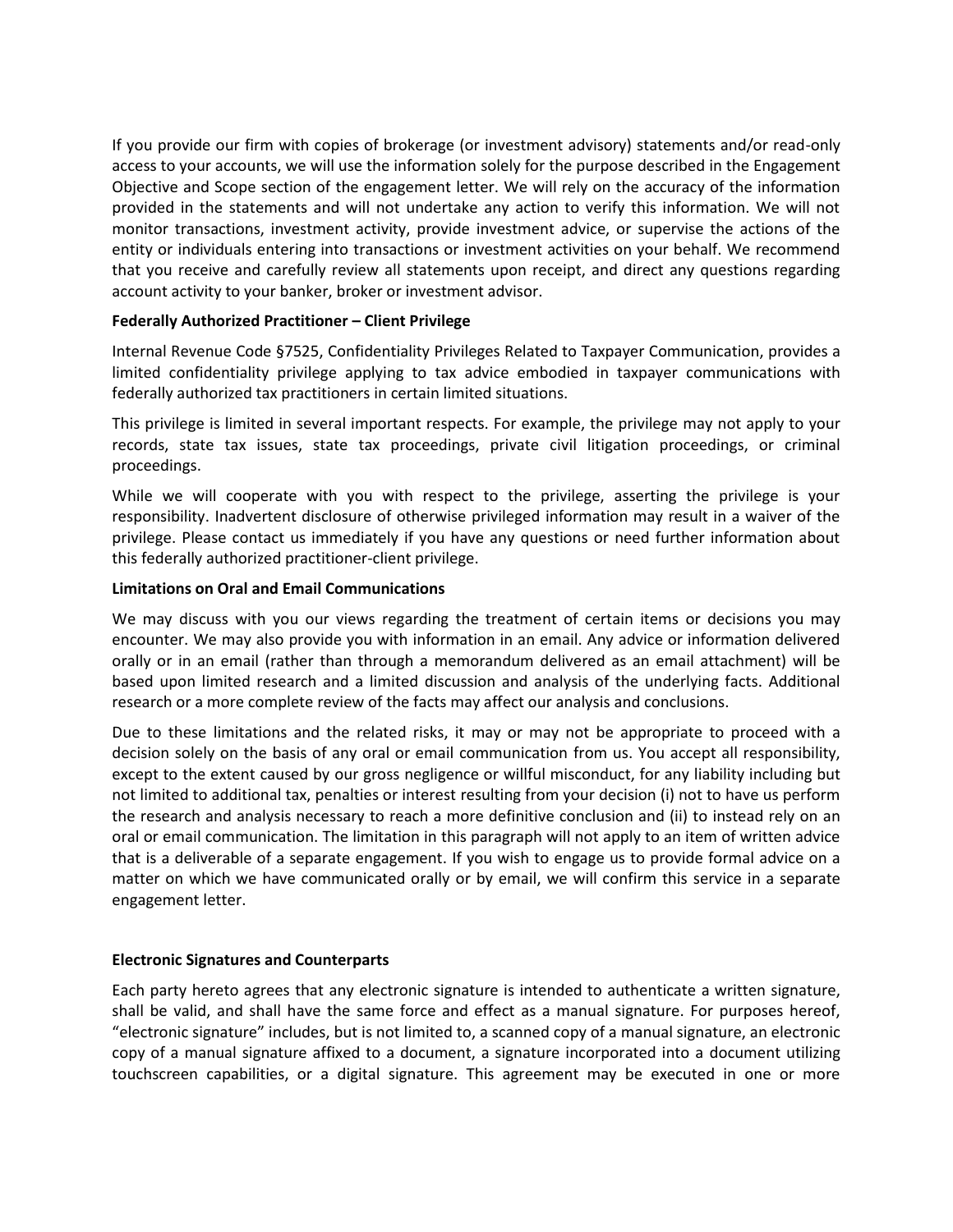counterparts, each of which shall be considered an original instrument, but all of which shall be considered one and the same agreement.

## **Management Responsibilities**

While Erickson, Sato & Wild, LLC can provide assistance and recommendations, you are responsible for management decisions and functions, and for designating an individual with suitable skill, knowledge and experience to oversee any services that Erickson, Sato & Wild, LLC provides. You are responsible for evaluating the adequacy and results of the services performed and accepting responsibility for such services. You are ultimately responsible for establishing and maintaining internal controls, including monitoring ongoing activities.

## **Conflicts of Interest**

If we, in our sole discretion, believe a conflict has arisen affecting our ability to deliver services to you in accordance with either the ethical standards of our firm or the ethical standards of our profession, we may be required to suspend or terminate our services without issuing our work product.

## **Mediation**

If a dispute arises out of or relates to the Agreement including the scope of services contained herein, or the breach thereof, and if the dispute cannot be settled through negotiation, the parties agree first to try to settle the dispute by mediation administered by the American Arbitration Association ("AAA") under the AAA Professional Accounting and Related Services Dispute Resolution Rules before resorting to arbitration, litigation, or some other dispute resolution procedure. The mediator will be selected by mutual agreement of the parties. If the parties cannot agree on a mediator, a mediator shall be designated by the AAA. The mediation will be conducted in Connecticut.

The mediation will be treated as a settlement discussion and, therefore, all conversations during the mediation will be confidential. The mediator may not testify for either party in any later proceeding related to the dispute. No recording or transcript shall be made of the mediation proceedings. The costs of any mediation proceedings shall be shared equally by all parties. Any costs for legal representation shall be borne by the hiring party.

# **Limitation of Liability**

Erickson, Sato & Wild, LLC's liability for all claims, damages, and costs arising from this engagement is limited to the total amount of fees paid by you to Erickson, Sato & Wild, LLC for services rendered under this agreement.

Notwithstanding anything to the contrary in this Agreement, Erickson, Sato & Wild, LLC shall not be liable for any lost profits, indirect, special, incidental, punitive or consequential damages of any nature.

# **Indemnification**

The following is applicable to non-attest engagements only:

You agree to indemnify, defend, and hold harmless Erickson, Sato & Wild, LLC and any of its partners, principals, shareholders, officers, directors, members, employees, agents or assigns with respect to any and all claims made by third parties arising from this engagement, regardless of the nature of the claim, and including the negligence of any party, excepting claims arising from the gross negligence or intentional acts of Erickson, Sato & Wild, LLC.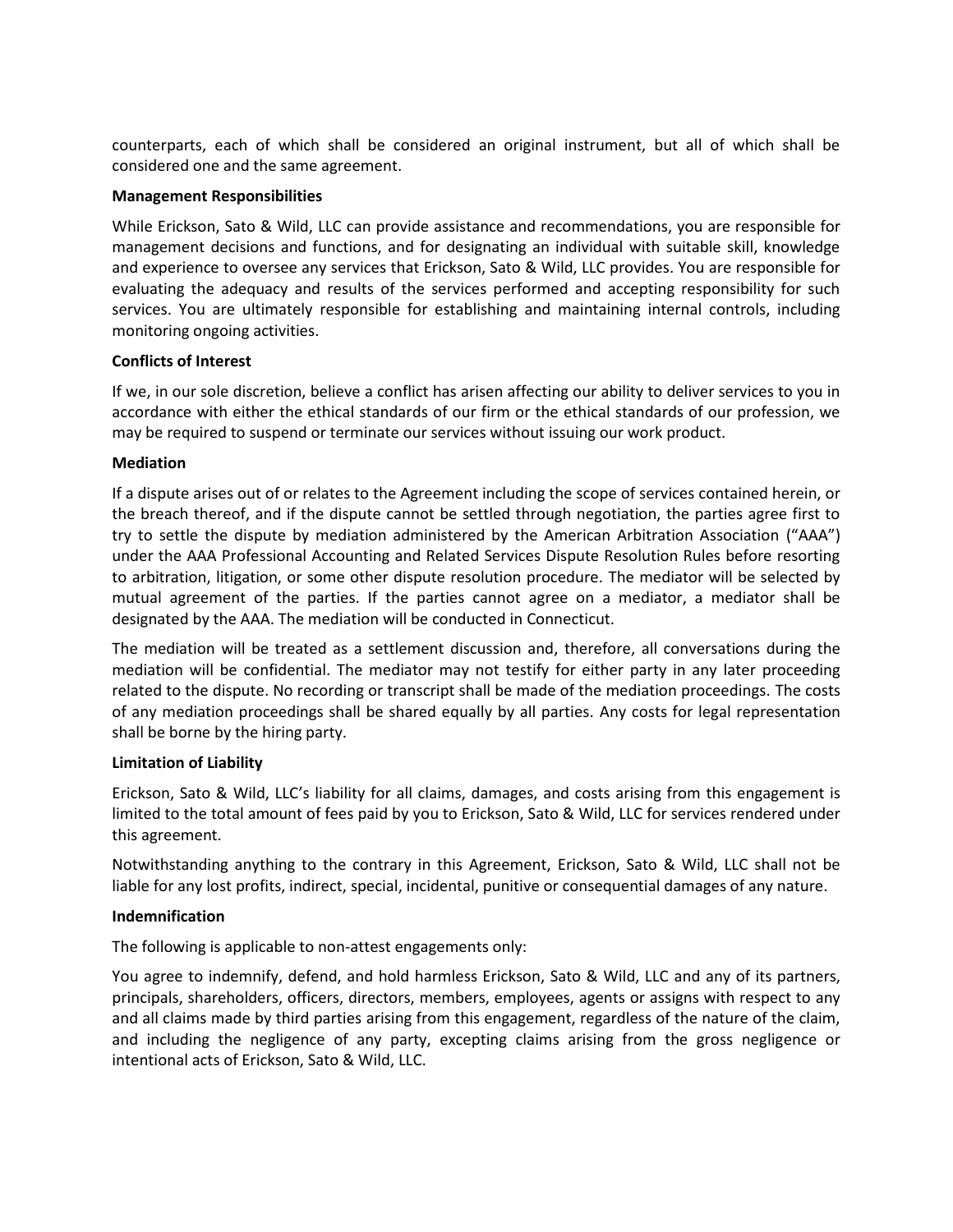## **Designation of Venue and Jurisdiction**

In the event of a dispute, the courts of the state of Connecticut shall have jurisdiction, and all disputes will be submitted to the Connecticut Court, which is the proper and most convenient venue for resolution. We also agree that the law of the state of Connecticut shall govern all such disputes.

#### **Insurance**

Erickson, Sato & Wild, LLC shall, during the term of the engagement and for three (3) years after termination of same by either you or us, maintain in full force and effect, accountants professional liability and cyber liability insurance coverage from an insurance carrier or carriers licensed to conduct business in the state of Connecticut. Premiums for said insurance policy shall be paid by Erickson, Sato & Wild, LLC.

Upon your written request, Erickson, Sato & Wild, LLC shall furnish certificates of insurance for the required insurance coverage. Such certificate of insurance shall indicate the minimum limits of liability per claim and in the aggregate as required by you.

## **Proprietary Information**

You acknowledge that proprietary information, documents, materials, management techniques and other intellectual property are a material source of the services we perform and were developed prior to our association with you. Any new forms, software, documents or intellectual property we develop during this engagement for your use shall belong to us, and you shall have the limited right to use them solely within your business. All reports, templates, manuals, forms, checklists, questionnaires, letters, agreements and other documents which we make available to you are confidential and proprietary to us. Neither you, nor any of your agents, will copy, electronically store, reproduce or make available to anyone other than your personnel, any such documents. This provision will apply to all materials whether in digital, "hard copy" format or other medium.

#### **Statute of Limitations**

You agree that any claim arising out of this Agreement shall be commenced within one (1) year of the delivery of the work product to you, regardless of any longer period of time for commencing such claim as may be set by law. A claim is understood to be a demand for money or services, the service of a suit, or the institution of arbitration proceedings against Erickson, Sato & Wild, LLC.

#### **Termination and Withdrawal**

We reserve the right to withdraw from the engagement without completing services for any reason, including, but not limited to, non-payment of fees, your failure to comply with the terms of this Agreement, or as we determine professional standards require. If our work is suspended or terminated, you agree that we will not be responsible for your failure to meet governmental and other deadlines, or for any liability, including but not limited to, penalties or interest that may be assessed against you resulting from your failure to meet such deadlines.

If this Agreement is terminated before services are completed, you agree to compensate us for the services performed and expenses incurred through the effective date of termination.

#### **Assignment**